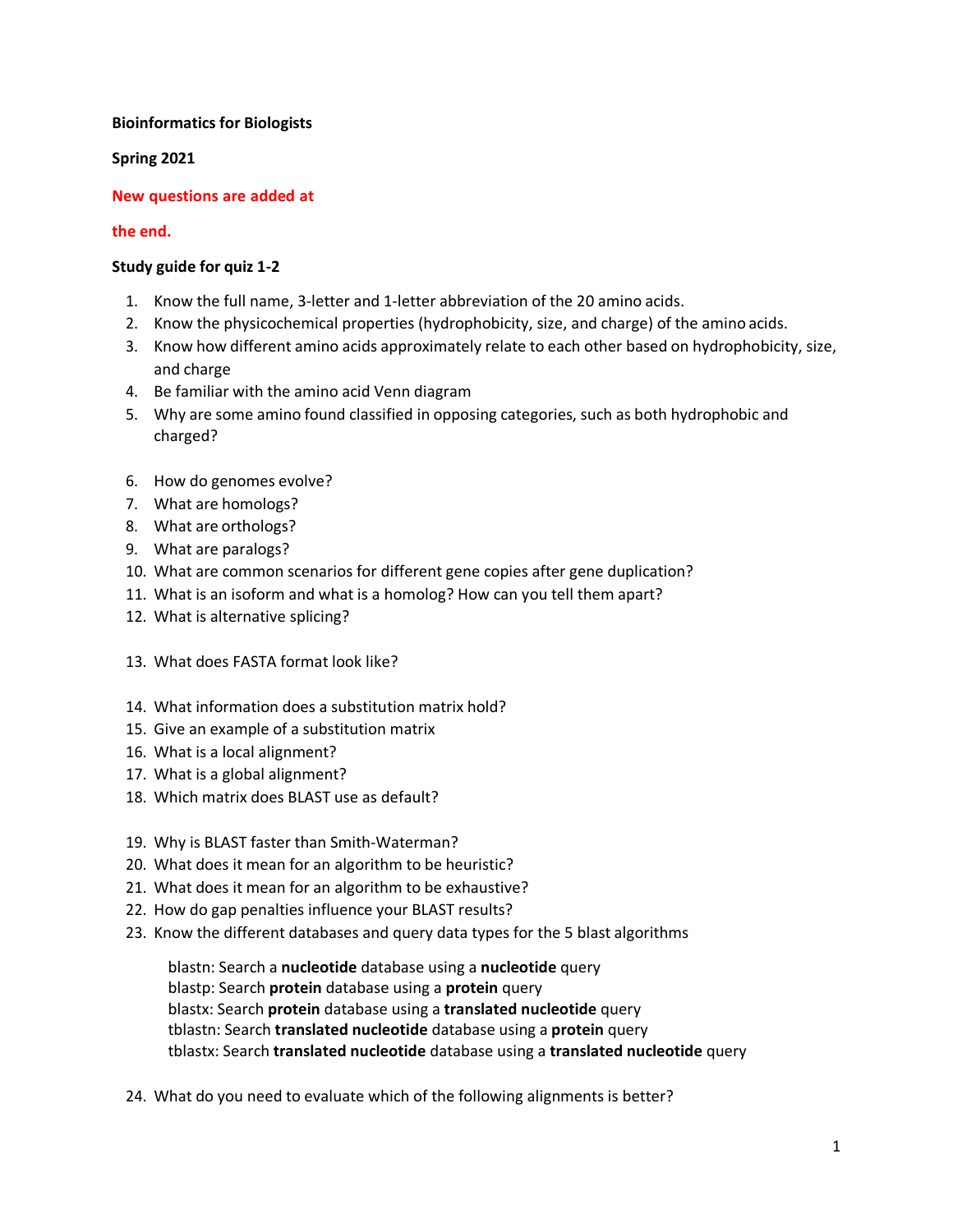| PARIS   |    | PARIS   |
|---------|----|---------|
| $PA--S$ | Ωr | $PAS--$ |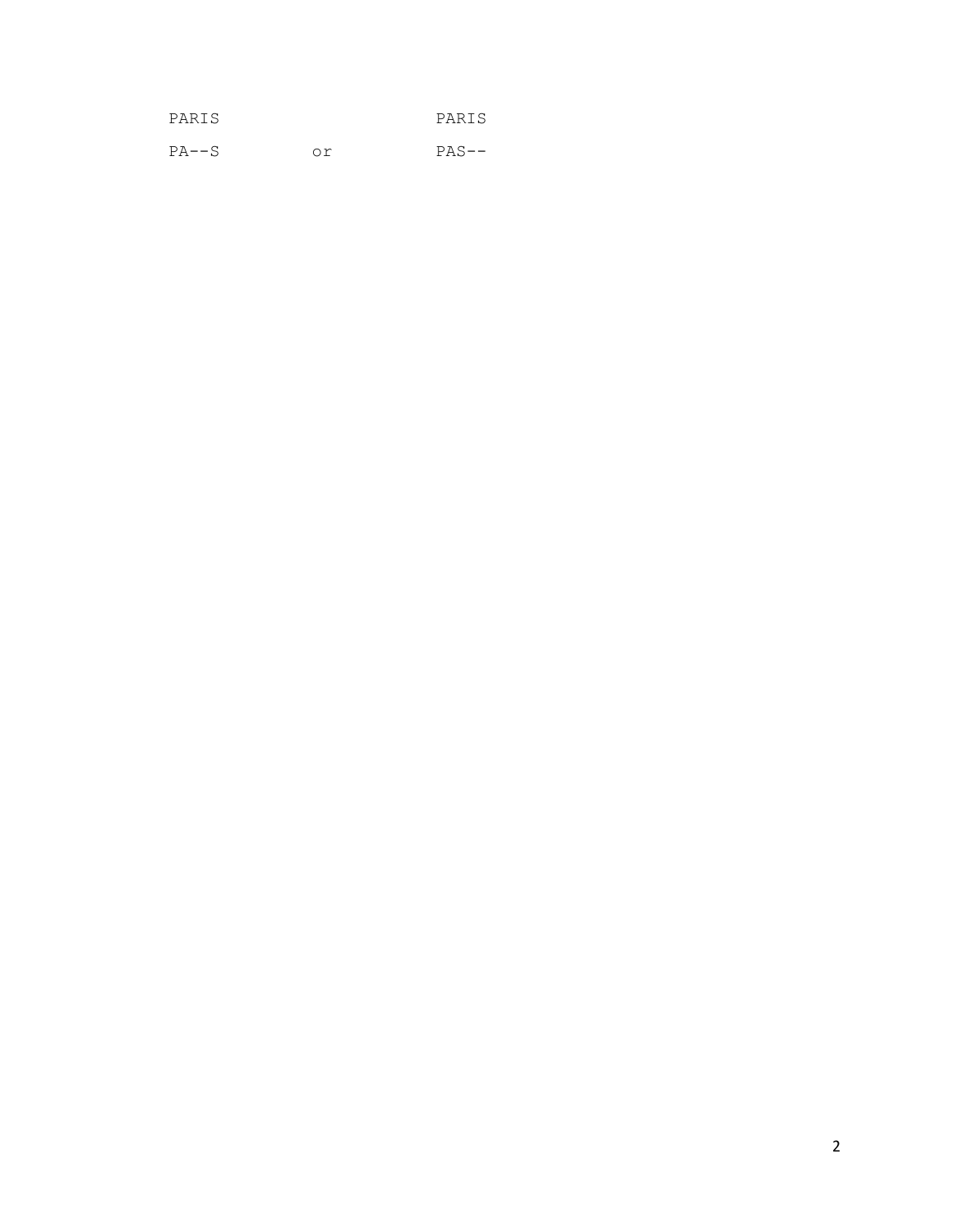25. What is the score of the alignment, given the followinginformation

Gap opening -10, gap extension -2. A A W A D T F F F A R  $AC W A D S -- AK$  $(A)$  $\mathsf{C}$  $\overline{9}$  $\mathsf{S}$  $-1$  4  $T$  $-1$  1 5  $\mathsf{P}$  $-3 - 1 - 1$  $\overline{7}$  $\overline{A}$  $0<sub>1</sub>$  $0 -1 4$ G  $-3$  0  $-2 -2 0$ 6 N  $-3$  1  $\bf{0}$  $-2 -2$  $\overline{0}$  $\ddot{\mathbf{6}}$ D  $-3$  0  $-1$   $-1$   $-2$   $-1$  $\mathbf{1}$  $\ddot{\mathbf{6}}$ E  $-4\quad \Omega$  $5^{\circ}$  $-1$  $-1$   $-1$   $-2$  0  $2^{\circ}$  $\mathsf Q$  $-3$  0  $-1$   $-1$   $-1$   $-2$  0  $0<sup>2</sup>$  $5\overline{5}$  $-3$   $-1$   $-2$   $-2$   $-2$   $-2$   $1$   $-1$  $H$  $\mathbf{0}$  $\bf{0}$  $\overline{8}$  $\mathsf{R}$  $-3$   $-1$   $-1$   $-2$   $-1$   $-2$  0  $-2$  $\pmb{0}$  $\mathbf{0}$ 5  $\overline{1}$  $\overline{\mathbf{c}}$ K  $-3$  0  $-1$   $-1$   $-1$   $-2$  0  $-1$  $\mathbf{1}$  $\mathbf{1}$  $-1$ 5  $-1$   $-1$   $-1$   $-2$   $-1$   $-3$   $-2$   $-3$   $-2$ M  $\mathbf{0}$  $-2$  $-1$  $-1$ 5  $\mathbf{I}$  $-1$   $-2$   $-1$   $-3$   $-1$   $-4$   $-3$   $-3$   $-3$   $-3$   $-3$   $-3$   $-3$  $\overline{1}$  $\overline{4}$  $\overline{4}$ L  $-1$   $-2$   $-1$   $-3$   $-1$   $-4$   $-3$   $-4$   $-3$   $-2$   $-3$   $-2$   $-2$  $\overline{2}$  $\overline{2}$  $\vee$  $-1$   $-2$  0  $-2$  0  $-3$   $-3$   $-3$   $-2$  $-2$  $-3$  $\overline{\mathbf{3}}$  $\overline{2}$  $\mathbf{1}$  $\overline{3}$  $\overline{1}$ 4 F  $-2$   $-2$   $-2$   $-4$   $-2$   $-3$   $-3$   $-3$   $-3$  $-3 - 1$  $-3 -3 0$  $\pmb{0}$  $\mathbf 0$  $-1$  $6$ Y  $-2$   $-2$   $-2$   $-3$   $-2$   $-3$   $-2$   $-3$   $-2$   $-1$  $2 -2 -2 -1$  $-1$  3 7  $-1$  $-1$  $W -2 -3 -2 -4 -3 -2 -4 -4 -3 -2 -2 -3 -3 -1 -3 -2 -3 -1$  $2, 11$ C S T P A G N D E Q H R K M I L V F Y W

# **Study guide for quiz 3**

#### **(all questions from previous study guides are also included)**

- 26. What is a progressive alignment?
- 27. State 2 differences between ClustalW to Muscle.
- 28. What assumption is made for amino acid residues in a column in the multiple sequence alignment?
- 29. Describe how ClustalW works
- 30. How does Muscle work?
- 31. Why do we build multiple sequence alignments?
- 32. Be familiar with fasta, clustal, and phylip format (will work with these in class on Monday Jan 25)
- 33. Know how to convert a simple tree format with 4 taxa to a tree and back.
- 34. What is a species tree?
- 35. Where can you extract a species tree?
- 36. What is the purpose of rooting a phylogenetic tree?
- 37. How can a tree be rooted?